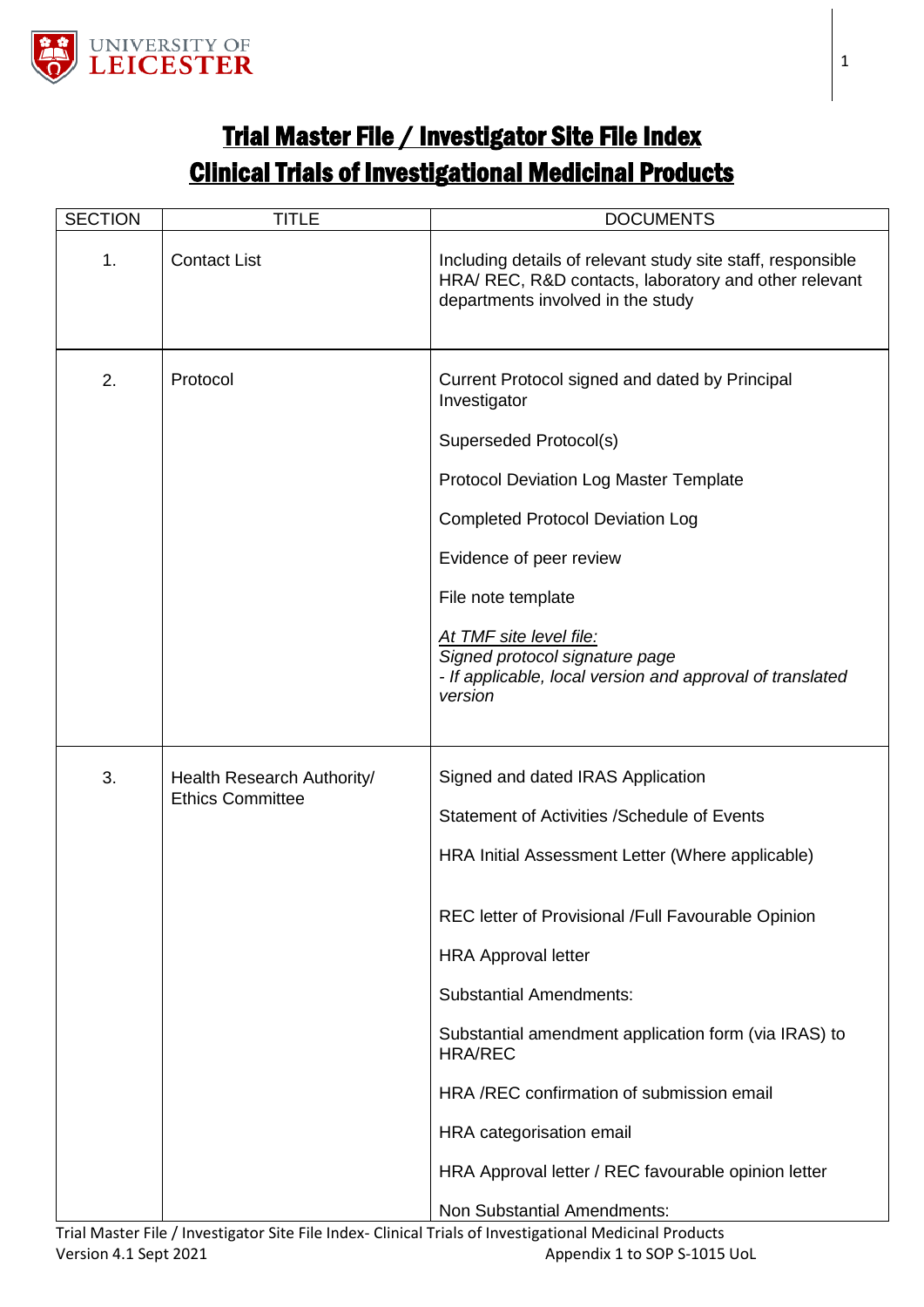

|    |                            | Minor Amendments application form to HRA/REC                                                                                                        |
|----|----------------------------|-----------------------------------------------------------------------------------------------------------------------------------------------------|
|    |                            | HRA/REC confirmation of submission email                                                                                                            |
|    |                            | HRA approval /REC favourable opinion                                                                                                                |
|    |                            | GCP Compliance / REC Constitution / Composition / List of<br>members (forms part of REC favourable opinion)                                         |
|    |                            | HRA / Ethics Correspondence                                                                                                                         |
|    |                            | <b>At Trial Master File level:</b><br><b>Completed Feasibility Form</b>                                                                             |
|    |                            | Copy of completed Site Specific Assessment / Statements<br>of Activities/ Schedule of Events and relevant HRA<br>approvals / REC favourable opinion |
|    |                            | Evidence of receipt of amendment from all collaborating<br>centres                                                                                  |
|    |                            | Correspondence where appropriate with Sponsor / HRA &<br><b>REC</b>                                                                                 |
|    |                            |                                                                                                                                                     |
| 4. | <b>Competent Authority</b> | Clinical Trial Authorisation (CTA) application<br>(paper copy and electronic copy)                                                                  |
|    |                            | CTA acceptance letter                                                                                                                               |
|    |                            | Submission / Acknowledgement of amendment letters<br>(paper copy and electronic copy)                                                               |
|    |                            | Notice to MHRA of trial completion                                                                                                                  |
|    |                            | <b>MHRA Correspondence</b>                                                                                                                          |
|    |                            | At TMF site level file:<br>First acceptance and acknowledgement letters for<br>amendments                                                           |
| 5. |                            | R & I application                                                                                                                                   |
|    | <b>R &amp; D / R&amp;I</b> | R & I approval / authorisation                                                                                                                      |
|    |                            | Submission / Notification and R&I<br>acknowledgement/approval / authorisation of all<br>Substantial and Non-Substantial Amendments                  |
|    |                            | R & I Correspondence                                                                                                                                |
|    |                            | <b>At Trial Master File level:</b>                                                                                                                  |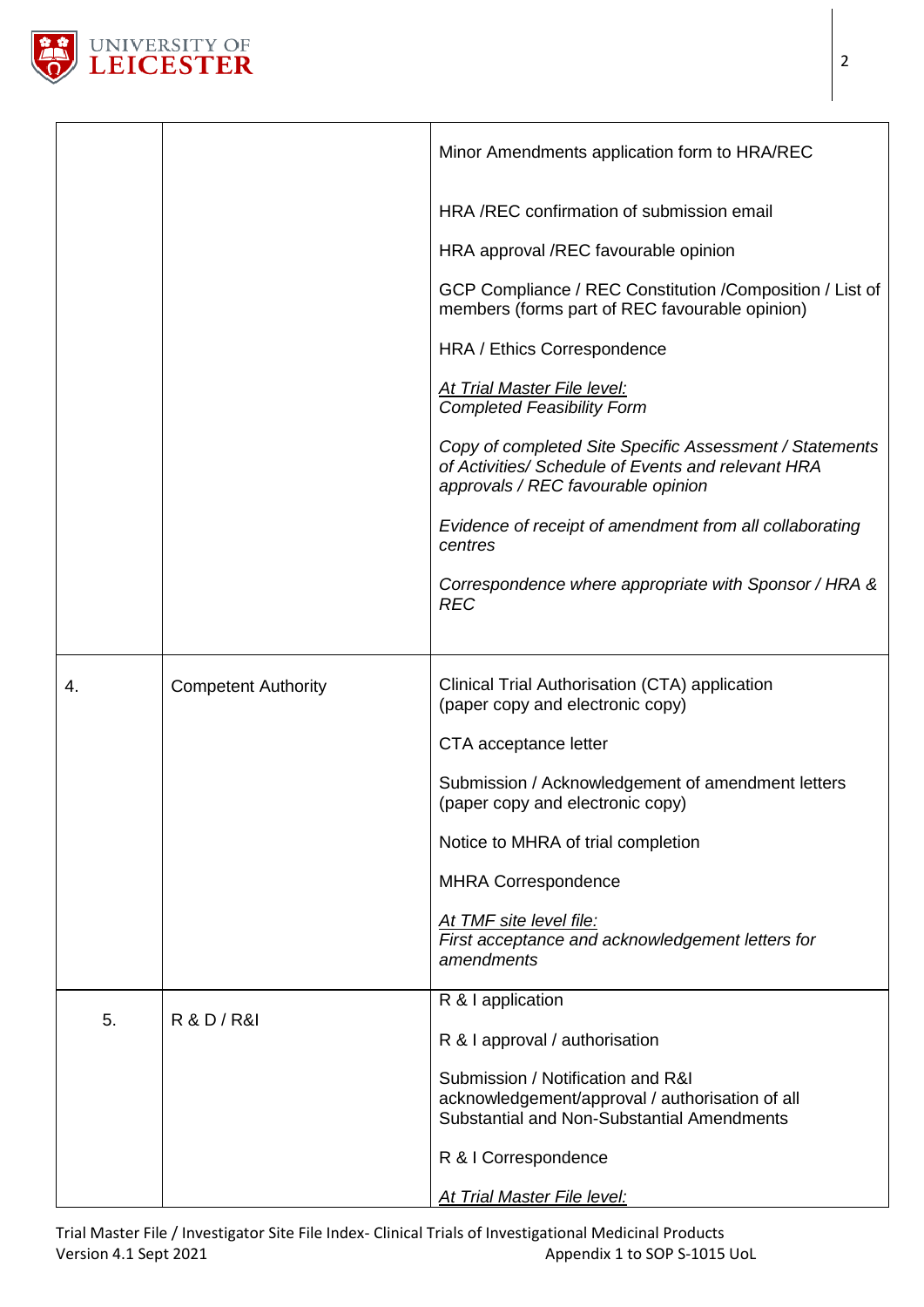

|                  |                                      | Collaborating sites R&I/R&D submission and approval/<br>authorisation documentation.                                                                                                                                                                                                                                                                                                                                    |
|------------------|--------------------------------------|-------------------------------------------------------------------------------------------------------------------------------------------------------------------------------------------------------------------------------------------------------------------------------------------------------------------------------------------------------------------------------------------------------------------------|
|                  |                                      | Notification / receipt of all subsequent<br>amendments/approvals / authorisation                                                                                                                                                                                                                                                                                                                                        |
|                  |                                      | Local R&I / R&D correspondence                                                                                                                                                                                                                                                                                                                                                                                          |
| 6.               | <b>Investigator Site Personnel</b>   | Template of Delegation of Authority Log                                                                                                                                                                                                                                                                                                                                                                                 |
|                  |                                      | Delegation of Authority Log                                                                                                                                                                                                                                                                                                                                                                                             |
|                  |                                      | Original signed and dated current CVs for all study<br>personnel                                                                                                                                                                                                                                                                                                                                                        |
|                  |                                      | Evidence of GCP training/consent training e.g. certificate<br>Evidence of study specific training<br>At TMF site level file:<br>Copy of completed delegation of duties / authorised<br>signatures forms, original CV for PI, CVs for other site<br>staff<br>Trial Training documentation:-<br>- GCP Training<br>- Pharmacovigilance Training<br>- Protocol-related training / Investigator Meeting<br>documentation     |
| $\overline{7}$ . | <b>Standard Operating Procedures</b> | All Current Standard Operating Procedures must be<br>accessed via the UoL College of Medicine, Biological<br>Sciences and Psychology Website, Research Governance<br>pages. There is no requirement to keep hard copies in the<br>File but the relevant SOPs must be accessed and read by<br>all study staff members and the read log signed.<br>Standard Operating Procedures Read Log for all study<br>staff members. |
| 8.               | <b>Study Documentation</b>           | Template of all current approved Participant Information<br>Sheets and Informed Consent Forms- approved versions<br>printed on Host Institution headed paper (make sure the<br>versions number and date is entered)                                                                                                                                                                                                     |
|                  |                                      | Superseded Participant Information Sheets and Informed<br><b>Consent Forms</b>                                                                                                                                                                                                                                                                                                                                          |
|                  |                                      | Template of GP letter                                                                                                                                                                                                                                                                                                                                                                                                   |
|                  |                                      | Any other study related material e.g. invitation letters,<br>posters questionnaires)                                                                                                                                                                                                                                                                                                                                    |
|                  |                                      | Sample Case Report Form                                                                                                                                                                                                                                                                                                                                                                                                 |
|                  |                                      | At TMF site level file:                                                                                                                                                                                                                                                                                                                                                                                                 |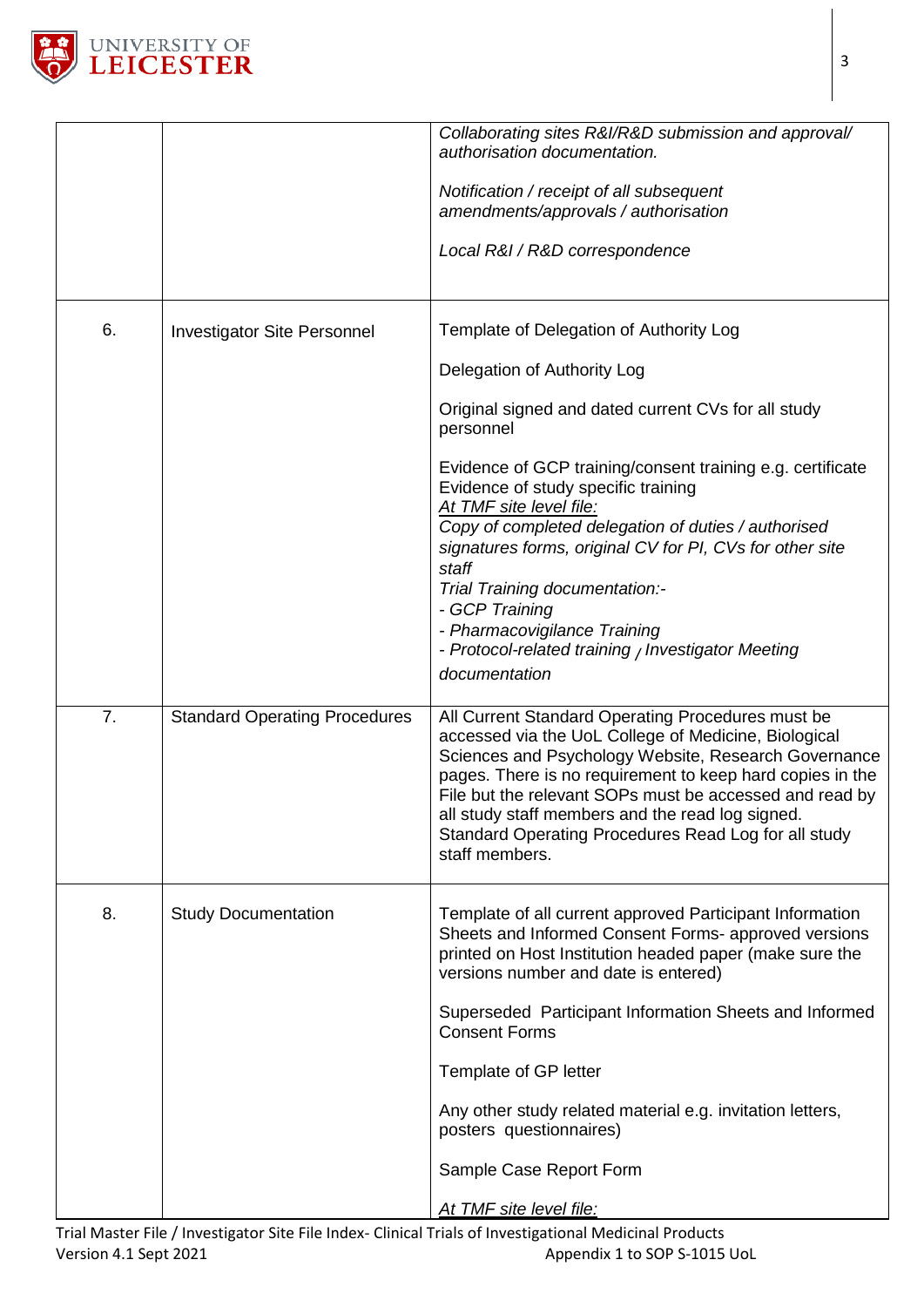

|     |                                        | Sample of Participant Information Sheets and Informed<br>Consent Forms (local version)                                                                                             |
|-----|----------------------------------------|------------------------------------------------------------------------------------------------------------------------------------------------------------------------------------|
| 9.  | <b>Subject Documentation</b>           | <b>Template Screening Log</b>                                                                                                                                                      |
|     |                                        | Completed Screening Log/s containing non identifiable<br>participant data only                                                                                                     |
|     |                                        | Template Subject Enrolment/Identification log                                                                                                                                      |
|     |                                        | Completed Subject Enrolment/Identification log (not to be<br>removed from site).                                                                                                   |
|     |                                        | At Trial Master File level:<br>Details of Subject enrolment numbers utilised for<br>individual collaborating sites. No patient identifiable data.                                  |
| 10. | Randomisation                          | Documentation of randomisation process                                                                                                                                             |
|     |                                        | Details of randomisation process and all relevant<br>guidance documentation if utilised.                                                                                           |
|     |                                        | Master Randomisation List (in sealed envelope)/ details of<br>electronic randomisation process/details of where master<br>randomisation list is held and relevant contact details. |
|     |                                        | Evidence (where applicable) of randomisation i.e.<br>envelopes / email / IVRS                                                                                                      |
|     |                                        | At Trial Master File level:<br>Details of Randomisation process and relevant contact<br>details for all collaborating centres.                                                     |
| 11. | Data                                   | Statistical Analysis Plan                                                                                                                                                          |
|     |                                        | Details of electronic/paper case report form<br>storage/security                                                                                                                   |
| 12. | <b>Informed Consent</b>                | Copies of all completed consent forms with associated<br>patient information sheets                                                                                                |
|     |                                        | Copy of 100% consent form audit record                                                                                                                                             |
|     |                                        | At Trial Master File level:<br>Copies of 100% consent audits for collaborating centres                                                                                             |
| 13. | Pharmacovigilance /Safety<br>Reporting | SAE reporting Guidelines and Pharmacovigilance contact                                                                                                                             |
|     |                                        | Current SAE form template and SAE form completion<br>guidance document.                                                                                                            |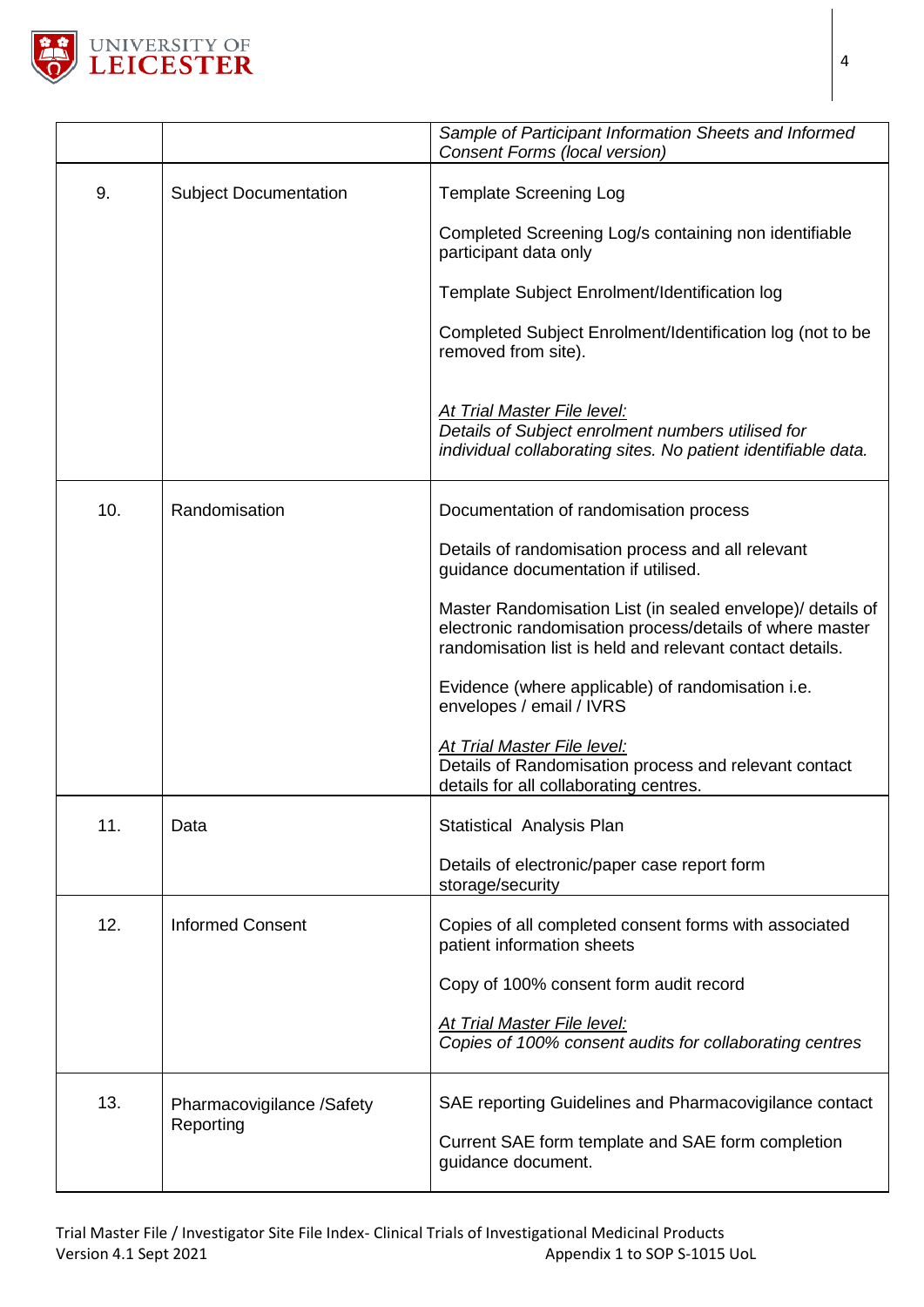

|     |                              | <b>Completed Serious Adverse Events/Serious Adverse</b><br>Reactions/ Suspected Unexpected Serious Adverse<br>Reactions (SUSARs) forms and sponsor acknowledgment<br>documentation.<br><b>SUSAR reporting guidelines</b><br>SAE/SAR/SUSAR Tracking Log<br>Annual Development Safety Update Report and<br>acknowledgement correspondence (MHRA & REC)<br>Evidence of Data Monitoring Committee Meetings<br>agenda/minutes.<br>At TMF site level<br>Copies of all collaborating centre SAE/SUSARs reports<br>and acknowledgements/adjudication<br>Evidence of provision/receipt by Chief Investigator of<br><b>DSUR to all Collaborating centres</b> |
|-----|------------------------------|----------------------------------------------------------------------------------------------------------------------------------------------------------------------------------------------------------------------------------------------------------------------------------------------------------------------------------------------------------------------------------------------------------------------------------------------------------------------------------------------------------------------------------------------------------------------------------------------------------------------------------------------------|
| 14. | Reference Safety Information | <b>Investigator Brochure / Summary of Products</b><br>Characteristics with evidence of annual review and<br>update- (signed and dated)<br>Safety alert updates                                                                                                                                                                                                                                                                                                                                                                                                                                                                                     |
| 15. | Monitoring                   | Agenda and minutes from Initiation/ Pre-trial Meeting<br><b>Study Specific Monitoring Plan</b><br>Initiation visit report<br>Master monitoring log template<br>Completed monitoring log<br>Interim Monitoring Documentation e.g. Monitoring visit<br>report and CI/PI responses<br>Final Trial Close out monitoring report<br><b>External Audit reports and responses</b><br>Associated correspondence<br>Data management/Source document clarification<br>Data query management                                                                                                                                                                   |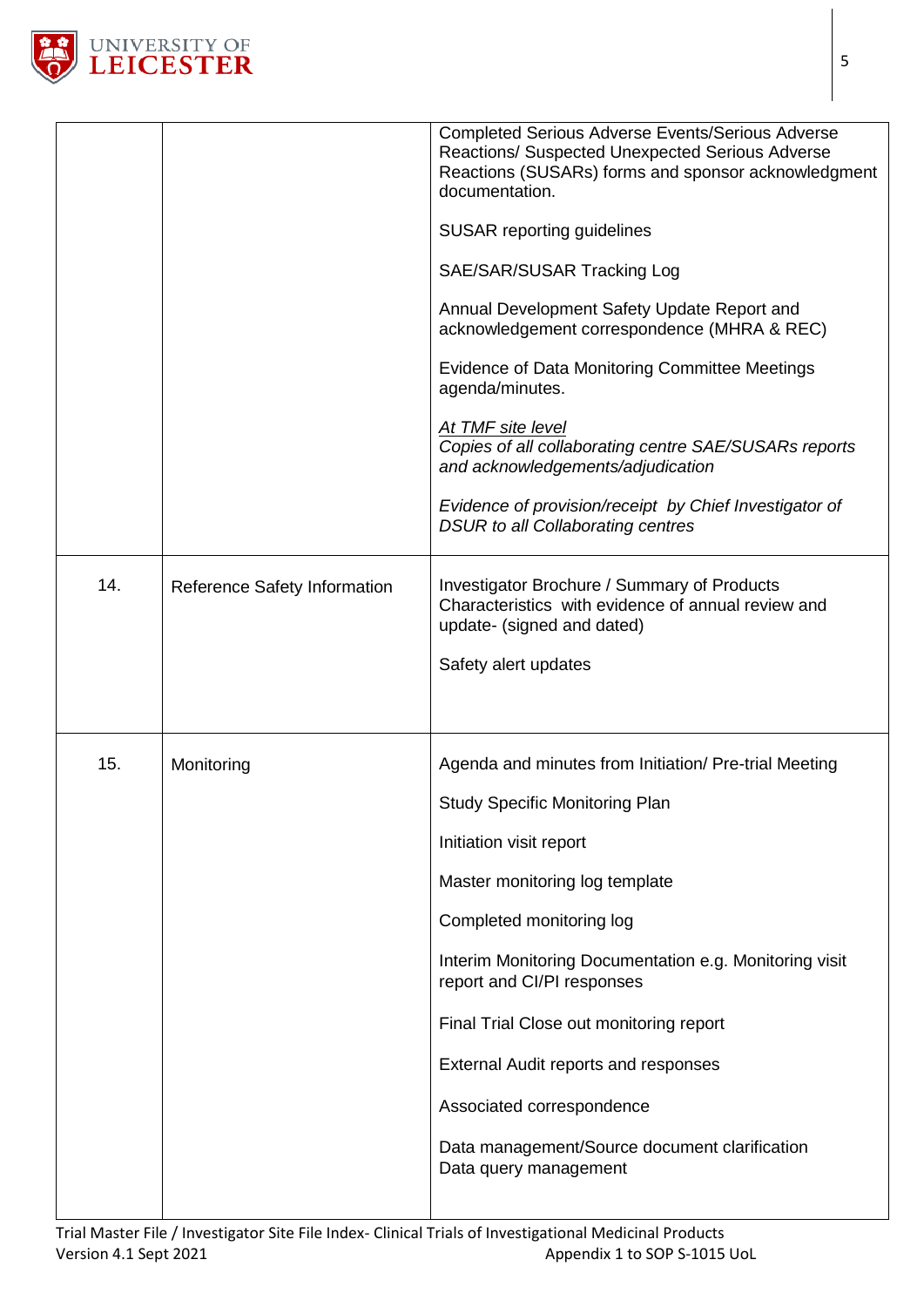

|     |                            | At Trial Master File level:<br>Copies of all monitoring reports and associated site<br>responses for all centres. External audits and responses.<br>Data query requests and response. |
|-----|----------------------------|---------------------------------------------------------------------------------------------------------------------------------------------------------------------------------------|
| 16. | <b>Clinical Laboratory</b> | Central Laboratories Certificates of accreditation, if<br>applicable                                                                                                                  |
|     |                            | Central Laboratories Normal Reference Ranges (including<br>revisions) if applicable                                                                                                   |
|     |                            | Local Laboratories Certificates of accreditation, if<br>applicable                                                                                                                    |
|     |                            | Local Laboratories Normal Reference Ranges (including<br>revisions) if applicable                                                                                                     |
|     |                            | Lab Manual/sample processing instructions, if<br>applicable                                                                                                                           |
|     |                            | Details of sample storage facilities/ processes/relevant<br>personnel contact details                                                                                                 |
|     |                            | Sample Shipment Receipt/ Tracking, if applicable                                                                                                                                      |
|     |                            | Temperature logs for sample storage                                                                                                                                                   |
|     |                            | Sample storage instructions/Inventory of<br>samples/specimens, if applicable                                                                                                          |
|     |                            | Inventory/destruction log of all samples/specimens                                                                                                                                    |
|     |                            | Details of sample storage arrangements (where<br>applicable) for all samples held for future research                                                                                 |
|     |                            | At Trial Master File level:<br>Certificates of accreditation and normal Reference<br>Ranges for local labs of all participating sites                                                 |
|     |                            | Inventory of samples/specimens storage and temperature<br>logs as applicable                                                                                                          |
|     |                            | Contact details of all relevant personnel responsible for<br>sample management                                                                                                        |
| 17. | Pharmacy                   | Sponsor Green Light approval documents                                                                                                                                                |
|     |                            | Investigational Medicinal Product packaging (label<br>specification, copies of labels)                                                                                                |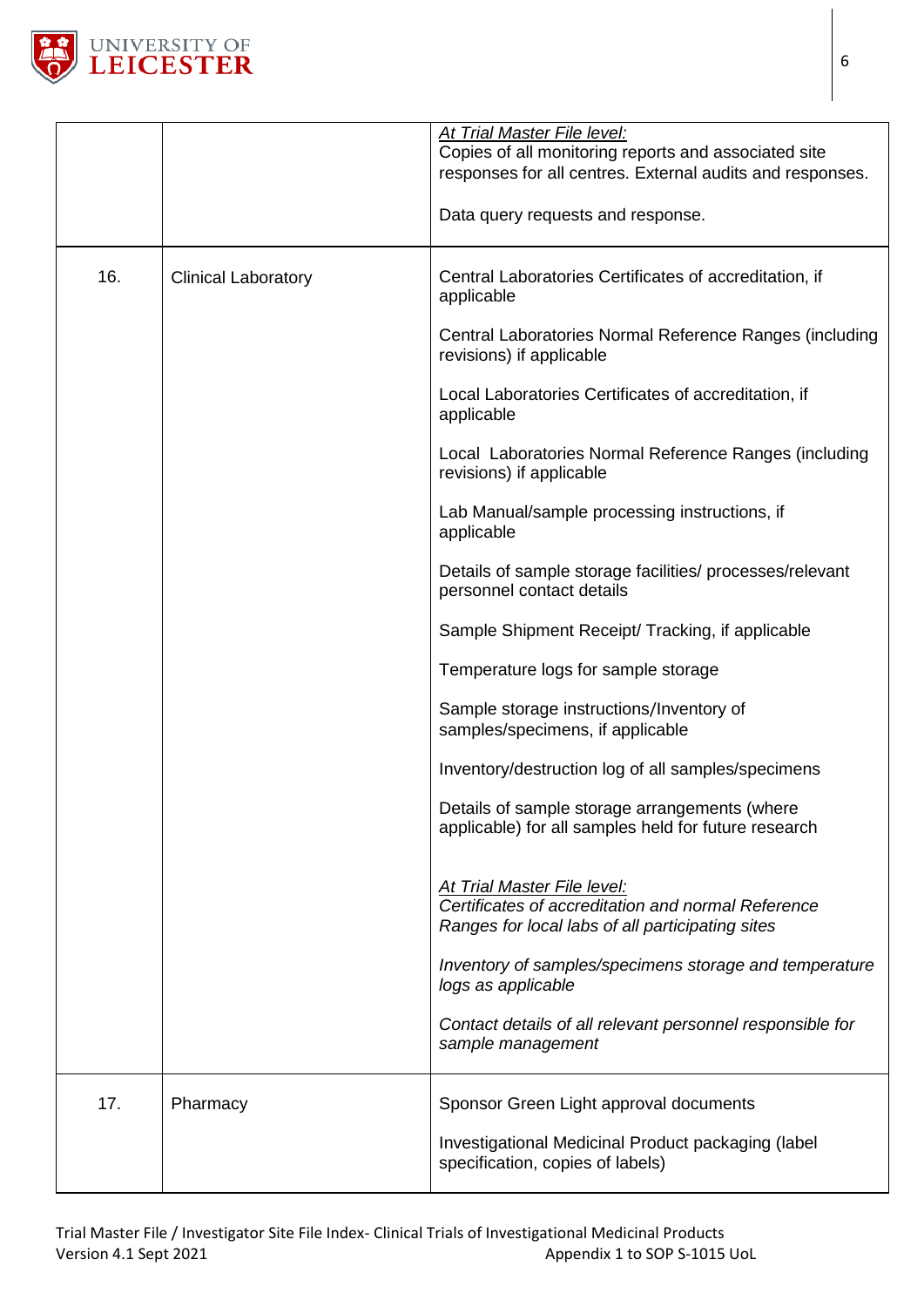

|     |                               | Instructions for handling and storage of trial medication<br>and trial related materials (randomisation, re-supply,<br>return / destruction.<br>Code breaking (unblinding) documentation(IVRS if<br>applicable)<br>Master template prescription form<br>Completed prescription forms<br>Template of Accountability forms / Inventory Forms /<br>Dispensing logs / Temperature logs for all sites. Drug<br>Destruction documentation.<br>Completed Accountability/Inventory/Dispensing<br>Forms<br>Drug destruction template<br>Completed drug destruction forms<br>The following is applicable when Pharmacy is involved<br>with Investigational Medicinal Product Manufacturing:<br>- GMP certificate<br>- Certificate of Analysis<br>- Authorisation of release by Qualified Person<br>At Trial Master File level:<br>For all collaborating centres:<br>Sponsor green light documentation |
|-----|-------------------------------|---------------------------------------------------------------------------------------------------------------------------------------------------------------------------------------------------------------------------------------------------------------------------------------------------------------------------------------------------------------------------------------------------------------------------------------------------------------------------------------------------------------------------------------------------------------------------------------------------------------------------------------------------------------------------------------------------------------------------------------------------------------------------------------------------------------------------------------------------------------------------------------------|
|     |                               | Pharmacy correspondence                                                                                                                                                                                                                                                                                                                                                                                                                                                                                                                                                                                                                                                                                                                                                                                                                                                                     |
| 18. | <b>Study Related Supplies</b> | Shipment/delivery                                                                                                                                                                                                                                                                                                                                                                                                                                                                                                                                                                                                                                                                                                                                                                                                                                                                           |
|     |                               | Collection/return                                                                                                                                                                                                                                                                                                                                                                                                                                                                                                                                                                                                                                                                                                                                                                                                                                                                           |
|     |                               | Supplies Re-order form templates                                                                                                                                                                                                                                                                                                                                                                                                                                                                                                                                                                                                                                                                                                                                                                                                                                                            |
|     |                               | Evidence of maintenance/calibration certification of all<br>applicable equipment                                                                                                                                                                                                                                                                                                                                                                                                                                                                                                                                                                                                                                                                                                                                                                                                            |
|     |                               | <b>At Trial Master File level:</b>                                                                                                                                                                                                                                                                                                                                                                                                                                                                                                                                                                                                                                                                                                                                                                                                                                                          |
|     |                               | Copies of all relevant supply documentation and evidence<br>of equipment maintenance/calibration for all collaborating<br>centres                                                                                                                                                                                                                                                                                                                                                                                                                                                                                                                                                                                                                                                                                                                                                           |
| 19. | Financial / Legal             |                                                                                                                                                                                                                                                                                                                                                                                                                                                                                                                                                                                                                                                                                                                                                                                                                                                                                             |